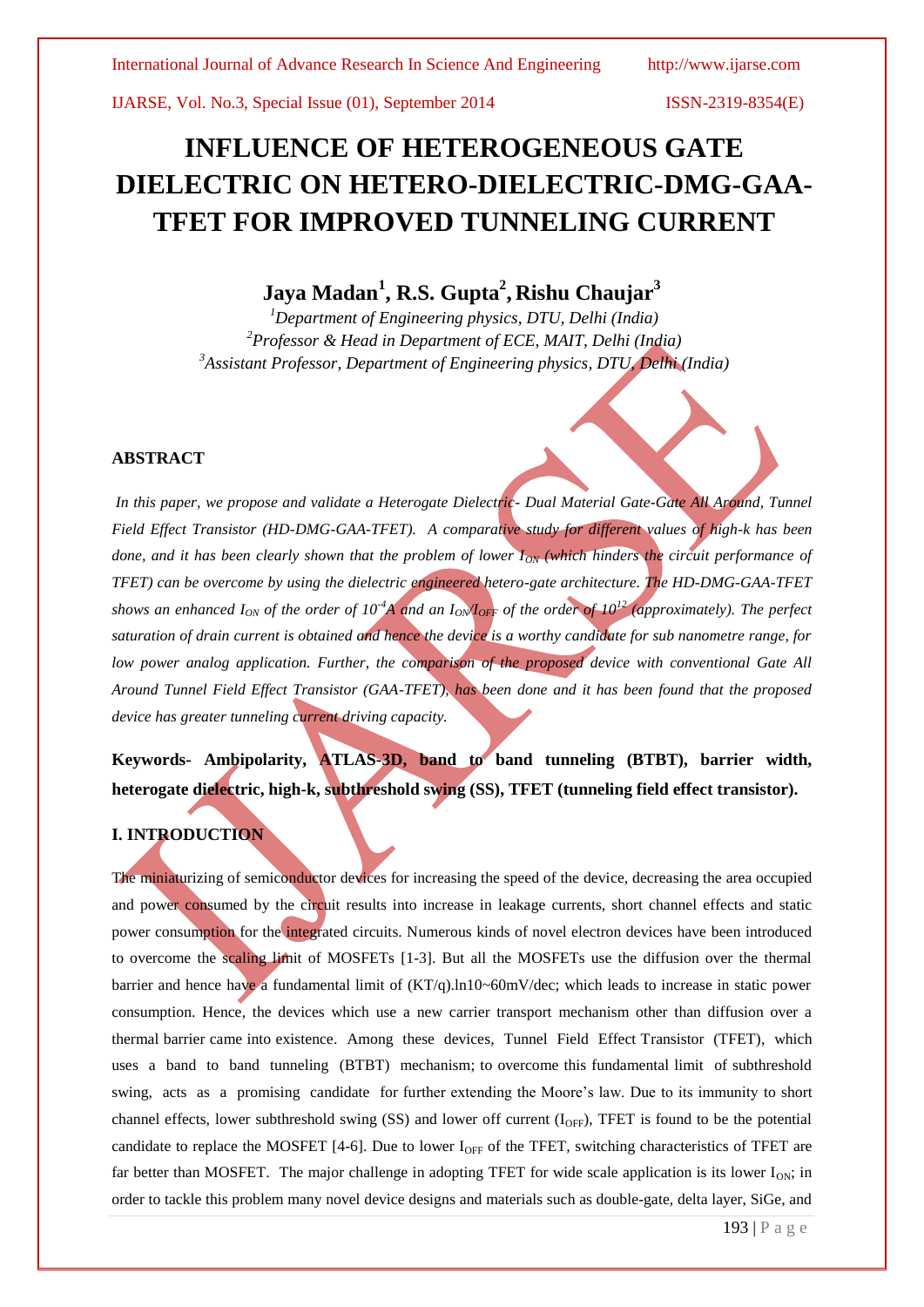PNPN structures have been proposed [7-11]. To enhance  $I_{ON}$ , a high-k material has been locally inserted (near the source side) in the gate dielectric to form heterogate-dielectric (HD) TFETs [12]. In HD-TFETs the gate dielectric is split into two regions; high-k dielectric near the source side and low-k dielectric near the drain side The presence of high-k results into a higher band bending due to increase in surface potential (at a constant gate bias) [13]. Another practical problem that needs to be tackled with TFET is high threshold voltage. To resolve this issue many structures were proposed such as, tunnel bandgap modulation, gate work function engineering, vertical tunnel field effect transistor (TFET) with SiGe delta doped layer, and high-k gate dielectric with double gate, higher source doping and abrupt doping profile [14-19]. Another major problem with TFET is ambipolarity. The ambipolarity in the device is the conduction for both high positive and high negative  $V_{GS}$ , while keeping the  $V_{DS}$  only in one direction (negative for p-type devices and positive for n-type devices) [20]. A higher ambipolar behaviour deteriorates the SS and standby power consumption of devices. When a high-k material is applied to the entire gate dielectric ambipolar behaviour increases, and hence causes a higher OFF current. This ambipolarity effect can be reduced by using a hetero gate dielectric structure. The higher value of dielectric improves the electrical coupling between the gate and the tunneling junction (the source-channel junction) and hence, increases the tunneling rate. The dual material gate further helps in the improvement of ON/OFF characteristics. Lower work function metal near the source side, increases the band overlap and hence reduces the tunneling barrier width. This reduced tunneling barrier increases the tunneling probability and the generation rate which results in higher  $I_{ON}$  and the higher value of work function near the drain side increases the tunneling barrier width and hence helps in reducing the  $I_{\text{OFF}}$ . So an optimum value of metal work function value at source and drain side should be chosen to trade-off between ON and OFF characteristics. In this work, a heterogate dielectric, dual material gate, gate-all around (GAA) structure has been applied to TFETs with the aim of higher  $I_{ON}$  and to improve the device characteristics.

# **II. DEVICE STRUCTURE: PARAMETERS AND SIMULATION MODELS**

The Gate All Around (GAA) geometry is considered with radius (R) of 10nm, channel length ( $L<sub>g</sub>$ ) of 50nm which is basically equal to the sum of length of region 1 and region 2 respectively ( $L_1$  (20nm) and  $L_2$  (30nm)), in case of HD-DMG-GAA-TFET and gate oxide thickness  $(t_{ox})$  of 2nm. The source is p+ type doped  $(1\times10^{20}cm^{-1})$ <sup>3</sup>) and drain is n+ doped (5×10<sup>18</sup> cm<sup>-3</sup>) and body is lightly p type doped (1×10<sup>16</sup>cm<sup>-3</sup>). To reduce ambipolarity effect source and drain are doped asymmetrically. In case of HD-DMG-GAA-TFET region 1 consists of dielectric constant  $\varepsilon_1$ =21 (high-k) and metal work function  $\Phi_{M1}$ =4.1eV (near the source) and region 2 consists of  $\varepsilon_2$ =3.9 (low-k) and  $\Phi_{M2}$ =4.4eV (near the drain). While studying the effect of high-k  $\varepsilon_1$ =7.5, 21 and 29 corresponding to  $Si_3N_4$ , HfO<sub>2</sub> and ZrO<sub>2</sub> respectively and  $\varepsilon_2$ =3.9 (SiO<sub>2</sub>) were used. In case of GAA-TFET the dielectric constant 3.9 and gate metal work function 4.1eV is used. The source and drain junctions are abruptly doped for an effective band to band tunneling. Fig.1 shows the simulation device structure i.e. HD-DMG-GAA-TFET consisting of heterogate dielectric and dual material gate. All simulations have been performed using the ATLAS device simulator. The models activated during simulation are as follows: concentration and field dependent mobility model, non-local band to band tunneling, Shockley-Read-Hall for carrier recombination, band gap narrowing and Fermi Dirac statistics [21].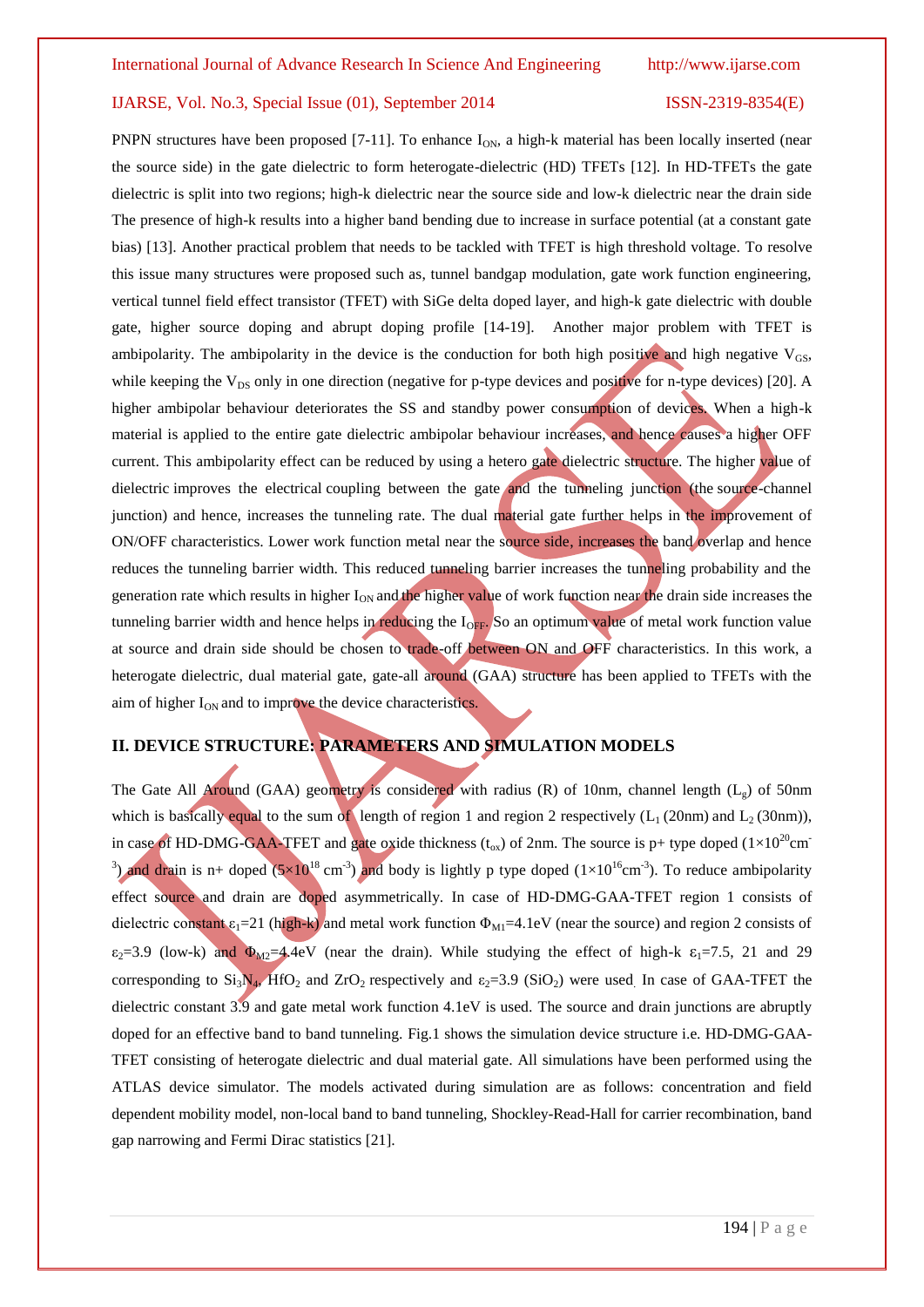### International Journal of Advance Research In Science And Engineering http://www.ijarse.com

IJARSE, Vol. No.3, Special Issue (01), September 2014 ISSN-2319-8354(E)



## **Fig.1: Structure of Heterogate Dielectric-Dual Material Gate-Gate All Around-Tunnel MOSFET (HD-DMG-GAA-TFET).**

# **III. RESULT AND DISCUSSION**

### **IMPACT OF HETERO-GATE DIELECTRIC**

The drain current characteristics, transconductance, output characteristics have been studied and simultaneously the impact of high-k is considered. The presence of high-k near the source results into a higher band bending due to increase in surface potential (at a constant gate bias). The higher band bending results into reduction of tunneling barrier width, which further enhances the generation rate and hence the  $I_{ON}$ . It is evident from Fig.2 that among the three dielectric constants, the higher value of dielectric constant corresponds to higher current driving capability; this is because of the increase in band bending with higher dielectric constant, which reduces the tunneling barrier width and hence, enhances the generation rate. But the counter effect is the degradation of OFF characteristics; due to comparative higher band bending at higher gate dielectric resulting in tunneling of electrons at lower gate voltage. This results in higher leakage current which eventually results in higher static power dissipation. Hence we have to trade-off between  $I_{ON}$  and  $I_{OFF}$  to optimise the  $I_{ON}/I_{OFF}$  ratio and the subthreshold swing. The highest  $I_{\text{ON}}/I_{\text{OFF}}$  ratio is for  $Si_3N_4$  ( $\varepsilon_1$ =7.5). Further it is evident that the GAA-TFET has 100 times lower  $I_{ON}$  as compared to HD-DMG-GAA-TFET. Transconductance  $g_{m}$ , or device gain which is basically the first order derivative of the drain current with respect to the gate voltage at constant drain bias, is shown in Fig.3. The peak of transconductance curve gives the optimum bias point if device is to be used as an amplifier. It clearly shows that among the three dielectric constants and GAA-TFET the gain of the device is higher for higher dielectric constant, due to the enhanced electrical coupling between the gate and the tunneling junction (the source-channel junction) with higher dielectric constant, which further enhances the tunneling rate.



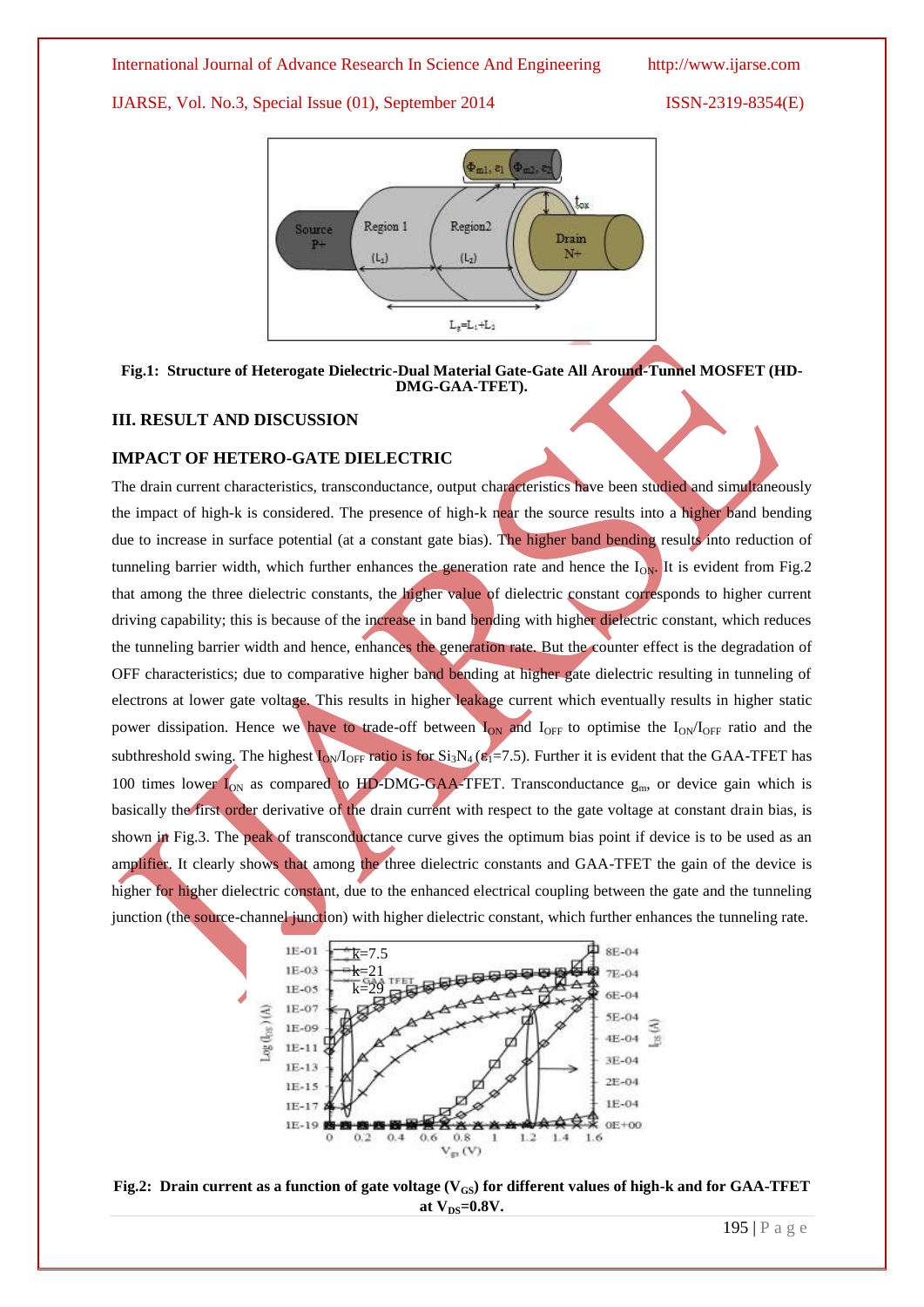#### International Journal of Advance Research In Science And Engineering http://www.ijarse.com

#### IJARSE, Vol. No.3, Special Issue (01), September 2014 ISSN-2319-8354(E)

Hence, the more number of electrons tunnel through the barrier which eventually leads to enhancement in drain current and transconductance. Fig.3 (inset) indicates the transconductance for GAA-TFET; clearly the gain is around 100 times lower as compared to HD-DMG-GAA-TFET.



Fig.3: Transconductance as a function of gate voltage (V<sub>GS</sub>) for different values of high-k and for GAA-**TFET** at  $V_{DS}$ =0.8V.

The output characteristic  $(I_{DS}-V_{DS})$  at a constant  $V_{GS} = 1.0$  V is illustrated in Fig.4. It is clear that the device predicts a qualitatively agreement in linear regime and also shows a well saturation in drain current for higher drain voltages. It has been obtained that the ZrO<sub>2</sub> has the better output characteristics as compared to  $Si<sub>3</sub>N<sub>4</sub>$ , HfO<sub>2</sub> and GAA-TFET. The output characteristics of GAA-TFET shown in Fig.4 (inset) for  $V_{GS}$ =1.0 V; Again the output current is much lower in case of GAA-TFET.



## **Fig.4:** Drain current as a function of drain voltage  $(V_{DS})$  for different values of high-k at  $V_{GS}$ =1.0 V and **for GAA-TFET.**

Output-conductance  $g_d$ , which is first order derivative of the drain current with respect to the drain voltage at a constant gate voltage, is shown in Fig.5. Again the output conductance has a higher peak for  $ZrO<sub>2</sub>$ , increased by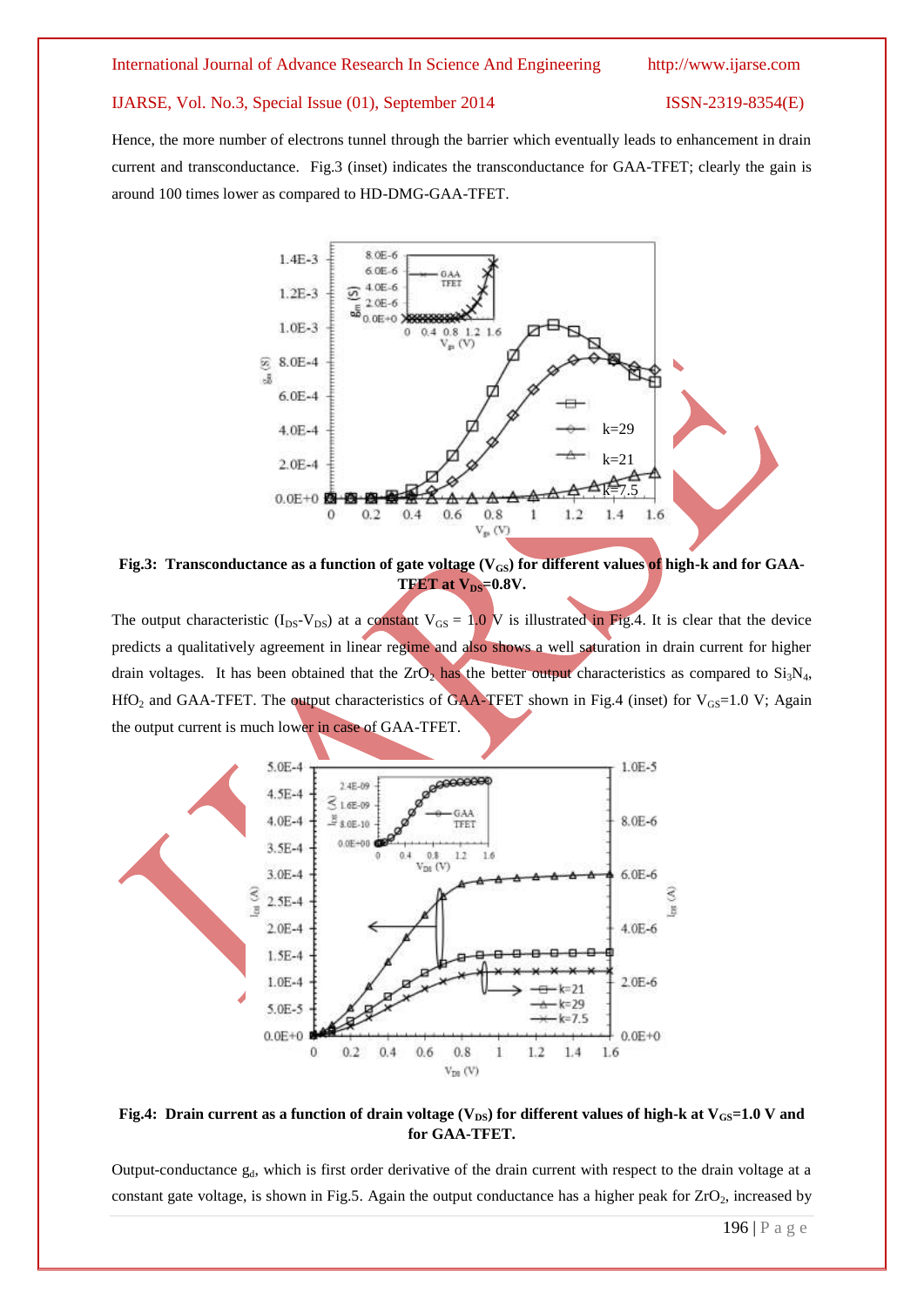an order of 100 (approximately) with respect to  $Si<sub>3</sub>N<sub>4</sub>$ . The output conductance for GAA-TFET is shown in Fig.5 (inset);  $g_d$  of GAA-TFET is manifold lower than that of HD-DMG-GAA-TFET.



Fig.5: Output conductance as a function of drain voltage (V<sub>DS</sub>) for different values of high-k and for **GAA-TFET** at  $V_{GS}$ =1.0 V.

# **IV. CONCLUSION**

In conclusion the impact of high-k gate dielectric and comparison with GAA-TFET has been studied on the device performance. By using a high-k dielectric near the source side  $I_{ON}$  and transconductance has been enhanced. The output characteristic shows a very good saturation for higher drain bias. As in most of the conventional amplifiers, MOSFET is operated in saturation region or in linear region; therefore the device is well suited for analog applications and sub nanometre devices. But the counter effect of high-k is the degradation of OFF characteristics. Optimization of  $I_{ON}/I_{OFF}$  ratio depending on the application has to be done for sub nanometre devices. Both the static power dissipation and the higher  $I_{ON}/I_{OFF}$  ratio make the device an effective candidate for the analog application. While comparing the two devices; it is found that GAA-TFET has lower I<sub>ON</sub> and device gain with respect to HD-DMG-GAA-TFET and hence HD-DMG-GAA-TFET is comparatively better candidate for analog performance.

# **V. ACKNOWLEDGMENT**

The authors would like to thank to Microelectronics Research Lab, Department of Engineering Physics Delhi Technological University to carry out this work. Author would also like to thank University Grants Commission, Government of India, for the financial assistance during the course of this research work.

#### **REFERENCES**

- [1] William M. R. and Gehan A. J. A., "Silicon surface tunnel transistor", Appl. Phys. Lett., 67(4), Jul. 1995, 494–496.
- [2] Qin Z., Wei Z., and Sea Baugh A, "Low-subthreshold-swing tunnel transistors", IEEE Electron Device Lett., 27(4), Apr. 2006, 297–300.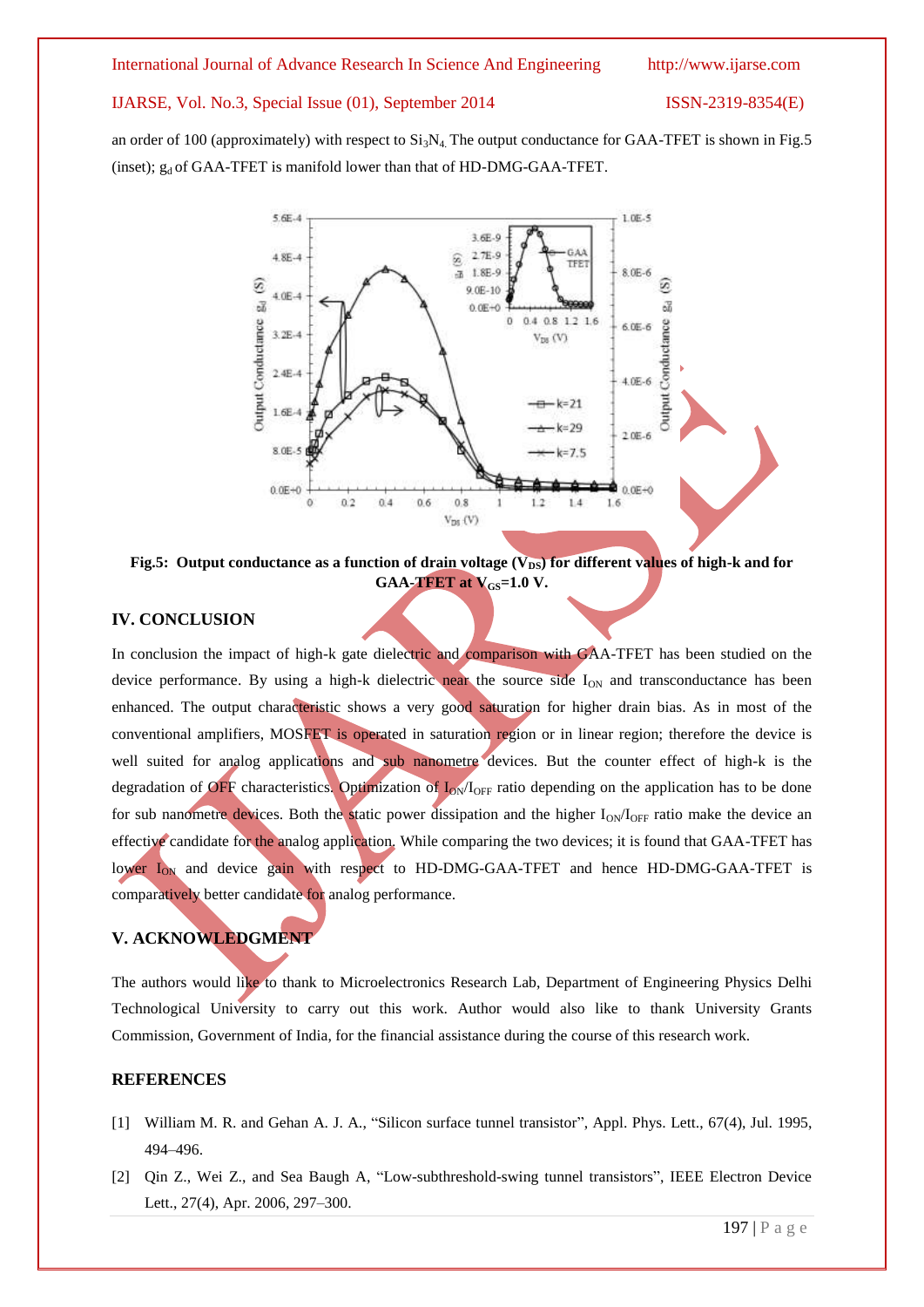- [3] Boucart K. and A. M Ionescu, "Double-gate tunnel FET with high-K gate dielectric", IEEE Trans. Electron Devices, 54(7), Jul. 2007, 1725–1733.
- [4] Nirschl Th., Wang P.-F., Weber C., Sedlmeir J., Heinrich R., Kakoschke R., Schrufer K., Holz J., Pacha C., Schulz T., Ostermayr M., Olbrich A., Georgakos G., Ruderer E., Hansch W., and Schmitt-Landsiedel D., "The tunneling field effect transistor (TFET) as an add-on for ultra-low voltage analog and digital processes", IEDM Tech. Dig., 2004, 195 – 198.
- [5] Choi W. Y., Park B.G., Lee J. D. and Liu T.J.K., "Tunneling field effect transistors (TFETs) with subthreshold swing (SS) less than 60 mV/dec", IEEE Electron Device Lett., 28(8), Aug. 2007, 743–745,.
- [6] Bhuwalka K. K., Schulze J. and Eisele I., "Performance enhancement of vertical tunnel field-effect transistor with SiGe in the δp+layer", Jpn. J.Appl. Phys., 43(7A), Jul. 2004, 4073–4078.
- [7] Toh E.H., Wang G. H., Chan L., Sylvester D., Heng C.H., Samudra G. S., and Lee Y.C., "Device design and scalability of a double gate tunneling field-effect transistor with silicon– germanium source", Jpn. J. Appl. Phys., 47(4), Apr. 2008, 2593–2597.
- [8] Karthigai Pandian M. and Balamurugan N.B., "Analytical Threshold Voltage Modeling of Surrounding Gate Silicon Nanowire Transistors with Different Geometries", J Electr Eng Technol, 9, March. 2014, 742-751.
- [9] Schlosser M, Bhuwalka KK, Sauter M, Zilbauer T, Sulima T, Eisele I., "Fringing induced drain current improvement in the tunnel field-effect transistor with high-k gate dielectrics", IEEE Trans Electron Device 56(1), January 2009, 100–8.
- [10] Gandhi R, Chen Z, Singh N, Banerjee K, Lee S., "Vertical Si-nanowire n-type tunneling FETs with low subthreshold swing (650 mV/decade) at room temperature". IEEE Electron Dev Lett, 32(4), 2011, 437–9.
- [11] Nayfeh O. M., Chleirigh C. N., Hennessy J., Gomez L., Hoyt J. L., and Antoniadis D. A., "Design of tunneling field-effect transistors using strained-silicon/strained-germanium type-II staggered heterojunctions," IEEE Electron Device Lett., 29(9), Sep. 2008, 1074–1077.
- [12] Anghel C, Chilagani P, Amara A, Vladimirescu A., "Tunnel field effect transistor with increased ON current, low-k spacer and high-k dielectric". Appl Phys Lett , 96(12), 2010, 122104
- [13] Pal A., Sachid A. B., Gossner H., and Rao V. R., "Insights into device design Insights Into the Design and Optimization of Tunnel -FET Devices and Circuits", IEEE Transactions on Electron Devices, 58, April 2011, 1045 – 1053.
- [14] Jiao G.F., Chen Z.X., Yu H.Y., Huang X.Y., Huang D. M., Singh N., G. Q. Lo G. Q., Kwong D.L., Ming-Fu. Li, "New Degradation Mechanisms and Reliability Performance in Tunneling Field Effect Transistors", Electron Devices Meeting, December 2009, 741-744.
- [15] Moselund K. E., Ghoneim H., Bjork M. T., Schmid H., Karg S., Lortscher E., Riess W., and Riel H., "Comparison of VLSI grown Si-NW tunnel FETs with different gate stacks", in Proc. ESSDERC, Sep. 2009, 448–451.
- [16] Anghel C., Hraziia G., Gupta A., Amara A., and Vladimirescu A., "30-nm tunnel FET with improved performance and reduced ambipolar current", IEEE Trans. Electron Devices, 58(6), Jun. 2011, 1649–1654.
- [17] Hraziia A., Vladimirescu A., Amara, Anghel C., "An analysis on the ambipolar current in Si double-gate tunnel FETs", J. Solid-State Electron. 70 (2012) 67–72.